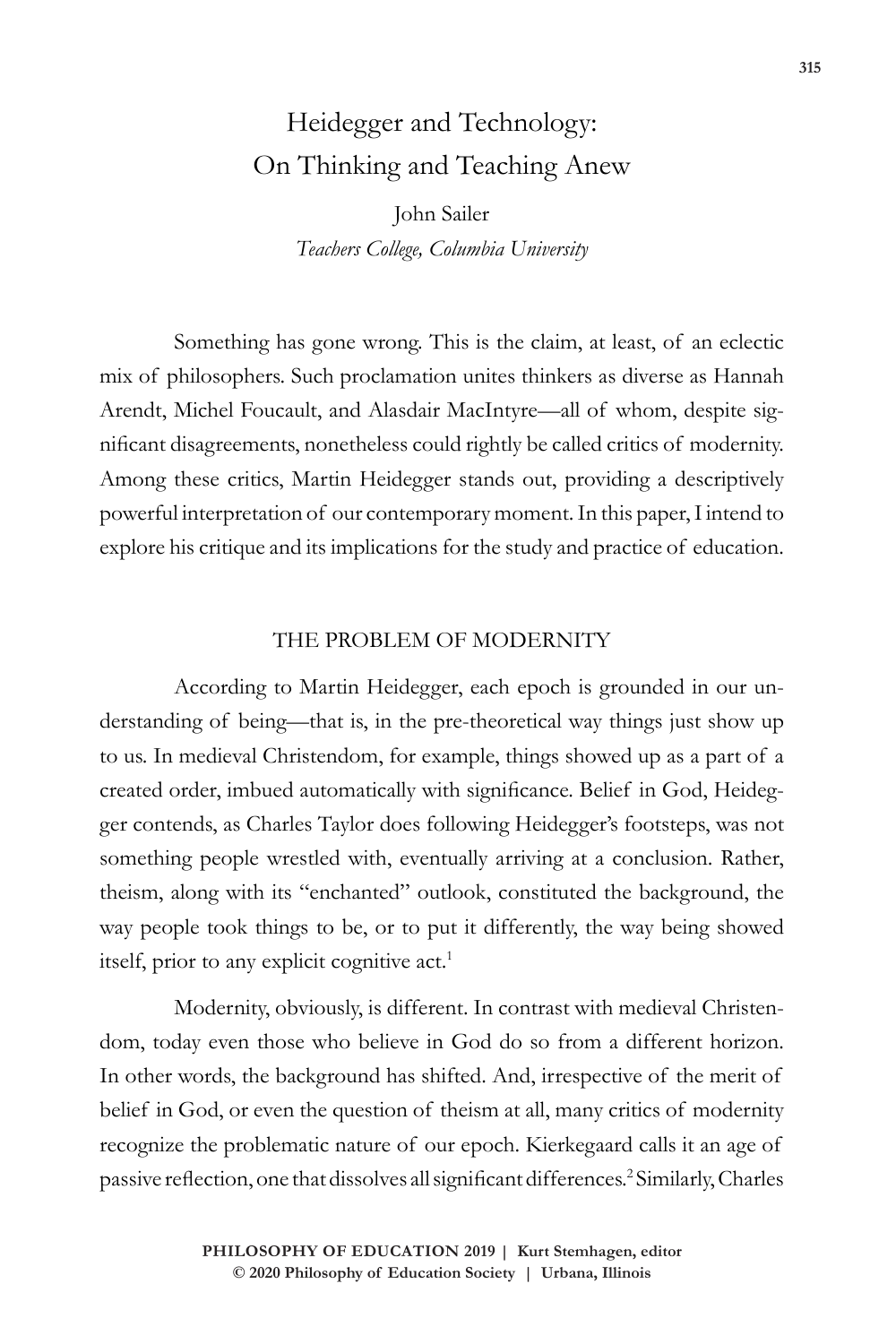Taylor refers to the "malaise of modernity," a feeling of disenchantment, the sense that we've lost our source of meaning.

Heidegger is well situated among these critics of modernity. Modernity, he asserts, is essentially characterized by technology—which is something far more significant than the mere application of human technique or a mere means to an end. Technology, according to Heidegger, is a way of revealing entities, a way in which things are made to show up to us—again, a kind of background. He calls technology's way of revealing "Ge-stell," which can be translated as "enframing." Enframing reveals by challenging, imposing, and engineering; and consequently, it makes all entities—everything—show up as orderable, replaceable, and homogenous. In his words, all things show up as "Bestand," which translates to "standing reserve," or perhaps more poignantly, "resources."

While Heidegger's language is notoriously dense, he describes the reign of enframing, where all things stand reserve, with striking clarity. Nature now appears to be nothing more than an object to be imposed upon for our various uses.

> In the context of interlocking processes pertaining to the orderly disposition of electrical energy, even the Rhine itself appears as something at our command. The hydroelectric plant is not built into the Rhine River as was the old wooden bridge that joined bank with bank for hundreds of years. Rather the river is dammed up into the power plant. What the river is now, namely, a water power supplier, derives from the essence of the power station.<sup>3</sup>

Even the beauty of nature, and those who "consume" that beauty, show up as objects of use. He goes on:

> But, it will be replied, the Rhine is still a river in the landscape, is it not? Perhaps. But how? In no other way than as an object on call for inspection by a tour group ordered there by the vacation industry.4

Since everything shows up as that which is to be used, stored, and reused in an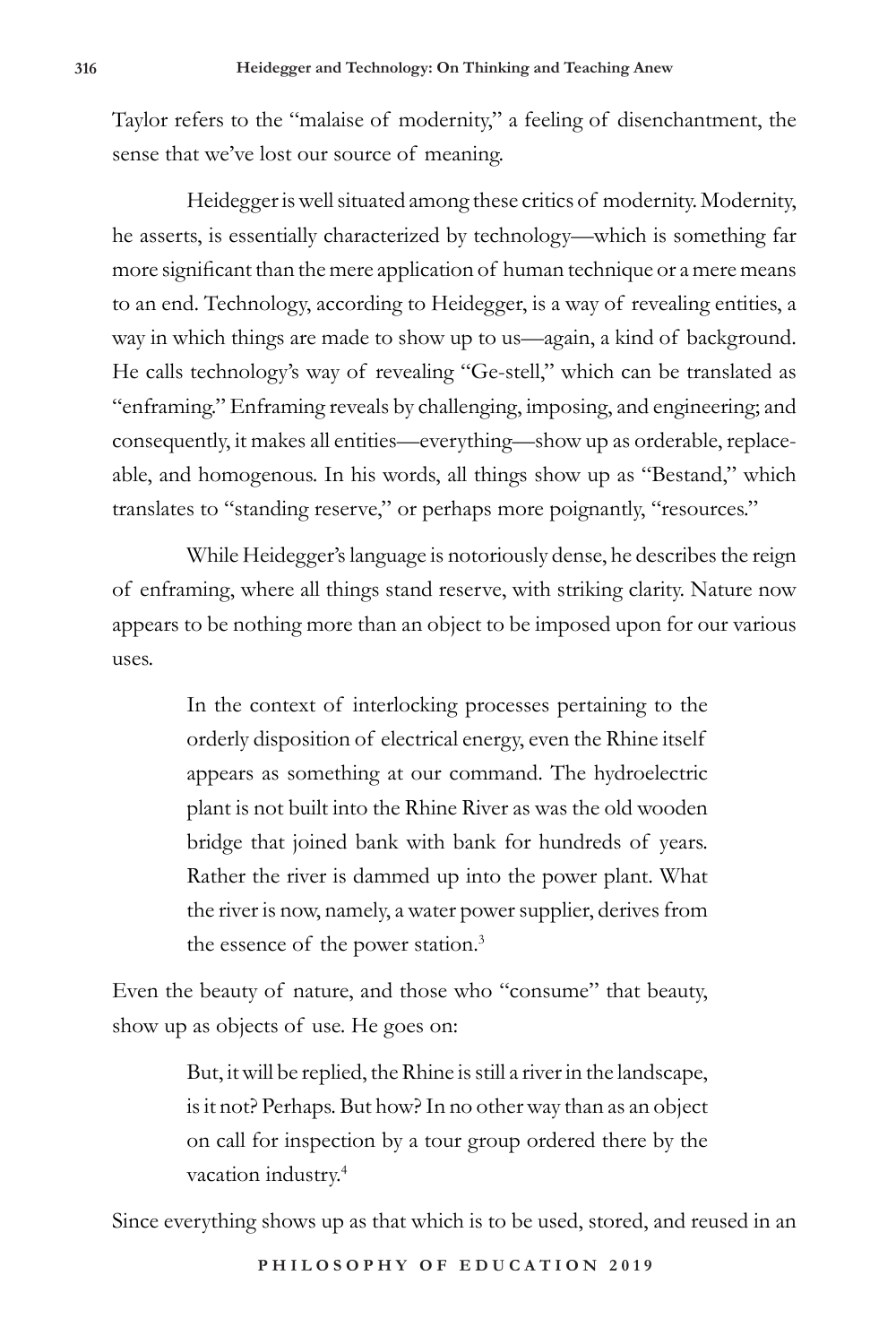#### **John Sailer 317**

endless cycle, the very word "object" is inappropriate. All things appear to us as mere pieces, standing reserve. Revealed through enframing, what is calculable is what counts—so everything is reduced to the calculable.

It is not difficult to find signs of enframing lurking in our modern education system. Teachers and scholars have long recognized our contemporary educational malaise, which often evokes words such as "instrumentalization," "quantification," and "commodification." Heidegger's description of everything standing reserve, becoming resources, seems especially apt. Schools and universities show up as the incubators of an ever more productive workforce—or, for those entering these institutions, they show up as a means of securing work. Education itself is defined by what is measurable, test scores, since what is measurable is useful—useful to schools as data and to individuals as credentials. Students themselves show up as numbers, data; teachers as endlessly replaceable, endlessly interchangeable managers. As Christopher Higgins puts it, "In the name of accountability, we are turning educators into accountants."<sup>5</sup>

It is not difficult to agree, at least to some extent, with Heidegger's harrowing description of our age. In fact, in light of the astronomical advances in modern technology since he wrote his essay, Heidegger's foresight seems almost prophetic. Given the descriptive power of his work, one can hardly read it without asking a natural follow up question: Why? What brought upon an age where objects crumble into the cyclical homogeneous standing reserve? For many, no doubt, this question is motivated by another: What can we do? And for those of us who think about education, such questions take on specific urgency, since it is so easy to see the multitude of ways that our educational system is held captive by the power of *Ge-stell*.

### WHERE SIGNIFICANCE COMES FROM

We can start with what went wrong. Soren Kierkegaard harshly criticize modernity as an age of passionless reflection. Modernity, in Kierkegaard's telling, created a great "leveling" of all things, a breakdown of the salient differences that make human life meaningful. The distinction between form and content, public and private, speaking and silence—these have all dissolved. "*[E]verything*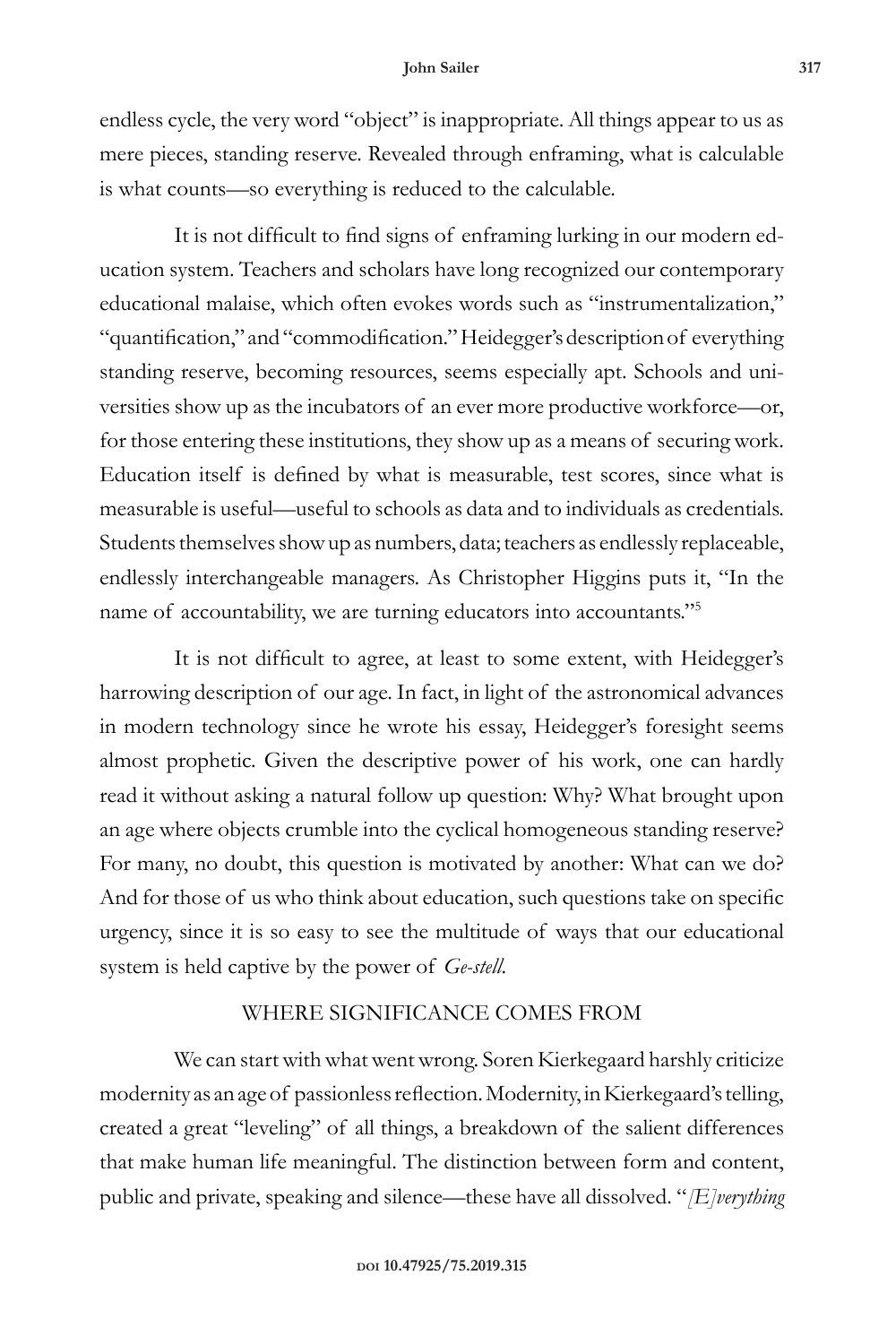*continues*," he writes, "*whilst by a dialectical deceit,* privetisme, *it supplies a secret interpretation—that it does not exist.*"6

What is the cause of this great leveling? According to Kierkegaard, our age "*reduces the inward reality of all relationships to a reflective tension which leaves everything standing but makes the whole of life ambiguous*."7 Notice what our age passes over. Things, and relationships, possess an inward reality, a sort of depth or character. Salience depends upon this inwardness. When we ignore this inwardness, reality shows up as homogeneous, and all things lose their weight. Speech, for example, becomes talkativeness, "the exteriorized caricature of inwardness."<sup>8</sup> Thus, for things to stand, for entities to show up as significant and salient, we must be aware of their inwardness—their depth.

Kierkegaard's account offers us a helpful way to think about Heidegger. For Heidegger too, it is a kind of depth that sustains all meaning. His language, however, is far more obscure. In one of his accounts, he asserts that things become deep and salient when earth protrudes into world. In fact, truth itself arises from the conflict between earth and world. Put in different terms, things are meaningful—and not homogeneous—where some element of the mysterious, the unmanageable, the recalcitrant, breaks into what is familiar to us. But to understand this at all, we need to unpack Heidegger's idiosyncratic language, particularly these concepts of earth and world. This will give us insight into the meaning that we seem to have lost in modernity.

For most of us, the concept of world is an intuitive one. We all find ourselves in various roles, perhaps as family members, or as citizens, or as students and teachers. These roles, which we are always thrown into, entail specific aims. And in light of these roles and aims, certain things become intelligible to us—that is, certain actions and entities just make sense to us. A space of intelligibility is open to all of us, and we didn't think our way into this intelligibility; rather, we simply always occupy it.

This context of significance is what Heidegger called "world." "The world," he writes, "is the self-opening openness of the broad paths of simple and essential decisions in the destiny of a historical people."9 In other words,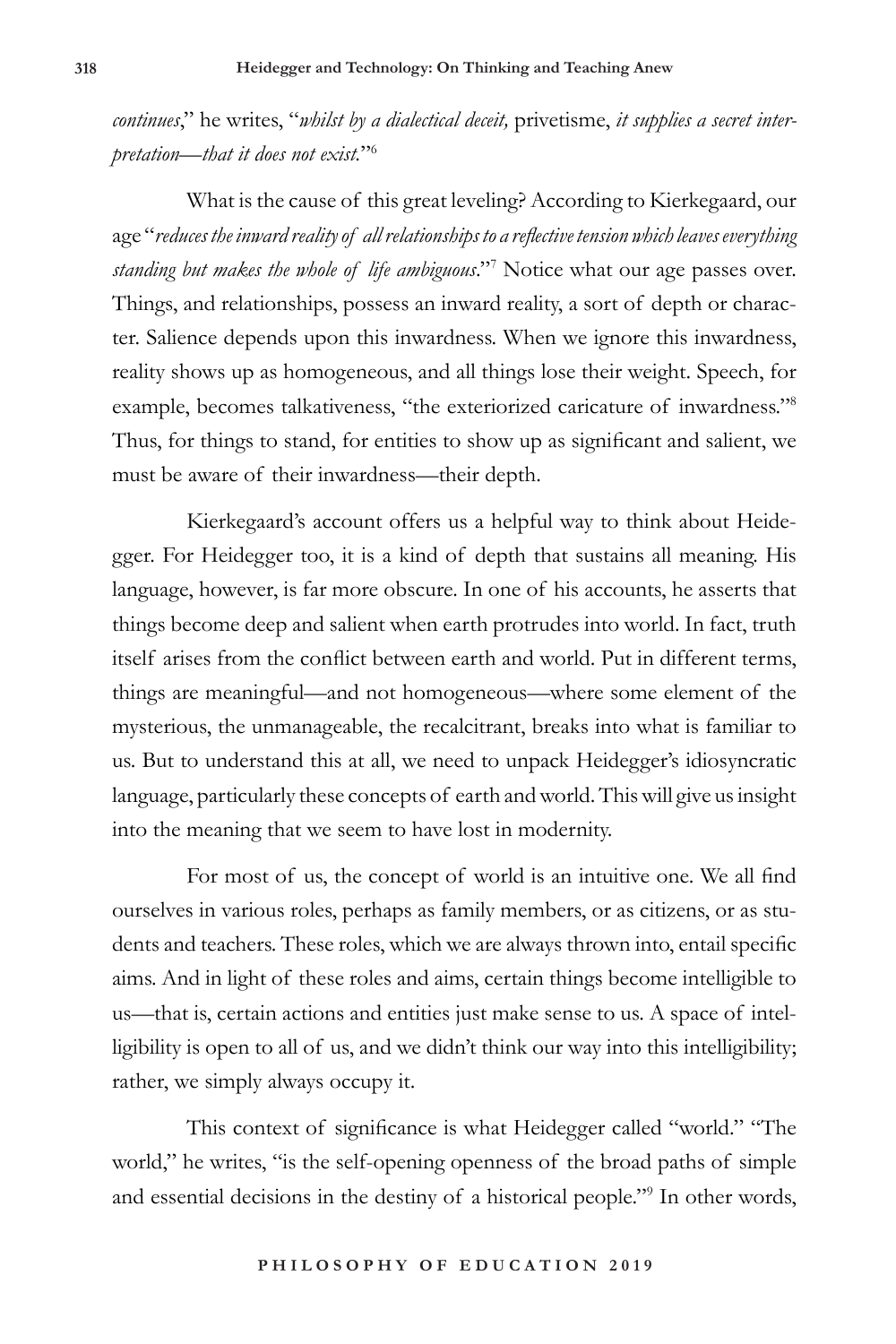world is what makes sense, what is open, what is revealed as possible, to people situated in a particular time and place. The world is the fitting, the graspable, and the manageable. Thus, in some respects, world might seem to be what is underwhelming—though, as we will see, Heidegger argues that even this ordinary world is "extra-ordinary" and "uncanny."10

In contrast with the world, the "self-opening openness," earth is, according to Heidegger, what appears to us as self-closing.11 It is important to distinguish "earth," as a concept that Heidegger employs, from our typical understanding of the word. When he uses the word "earth," Heidegger isn't simply speaking of the third planet from the sun, or the giant ball of matter that happens to be suitable for life. "The earth," he writes, "is the unforced coming forth of the continually self-closing."12 In saying this, Heidegger identifies two important features of earth. First, in contrast with the intelligibility of world, earth continually closes itself. Earth is what doesn't fit, what is always ungraspable and unmanageable. As such, it will always be overwhelming. Second, while earth is always concealed, it still shows up to us—it just shows up as concealed. Earth is what we experience as beyond our ken. Thus, we encounter the earth as always giving more—more than we could ever fit into our world.

Earth, therefore, is the depth—the depth upon which our intelligible world rests, the depth which we catch a glimpse of when we encounter the inexhaustible richness of nature. A passage from Wendell Berry's novel *Jayber Crow* illustrates this concept particularly well. In it, the protagonist, Jayber, reflects on the river near his secluded home.

> No matter how much it may be used by towing companies and water companies and commercial fishermen and trappers and the like, the river doesn't belong to the workaday world. And no matter how much it is used by pleasure boaters and water-skiers and the like, it doesn't belong to the vacation world either. It is never *concerned*, if you can see what I mean. Nothing keeps its own way more than the river does. Sometimes, living right beside it, I forget it. Going about my various tasks, I don't think about it. And then it seems just to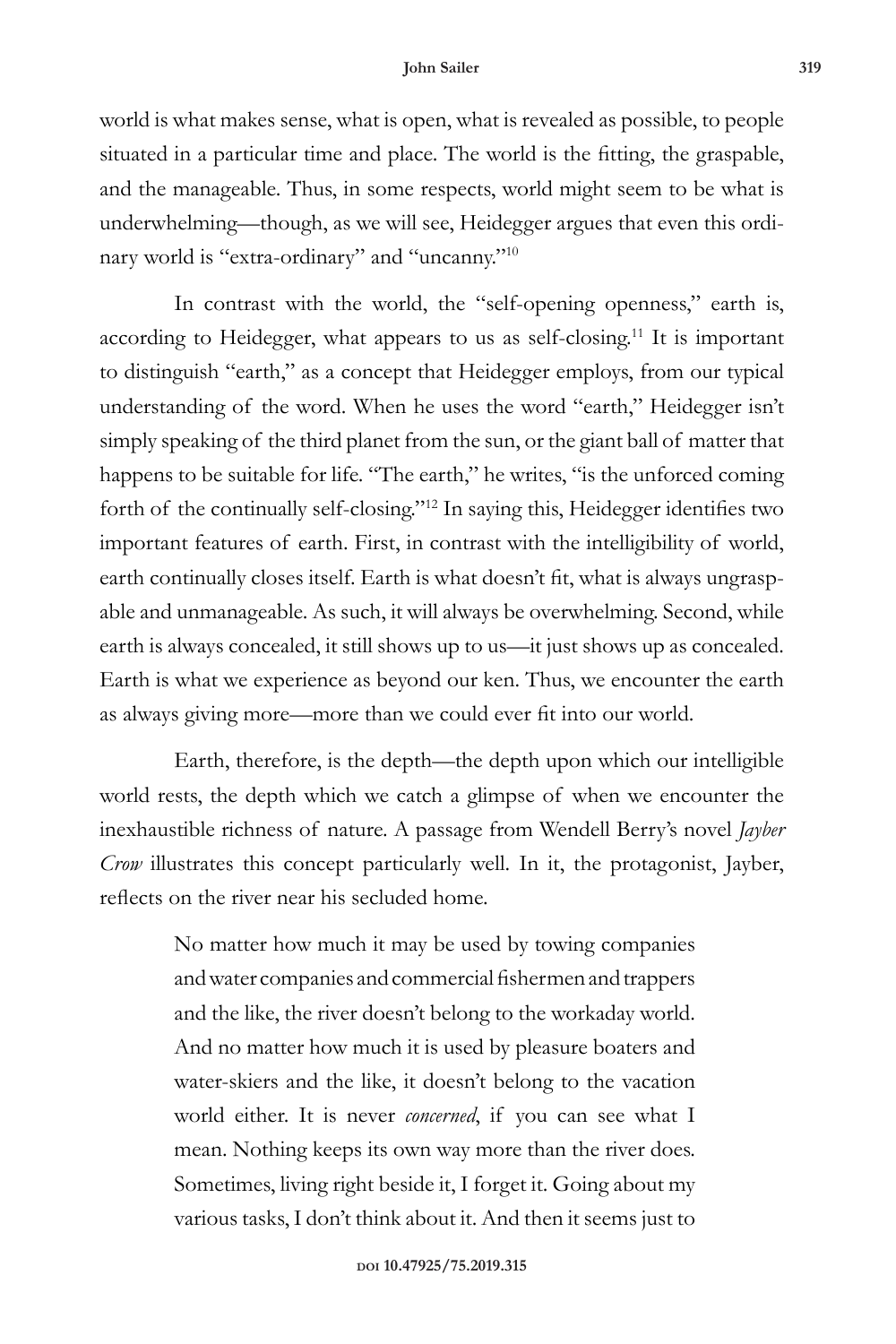flow back into my mind. I stop and look at it. I think of its parallel, never-meeting banks, of all the landscape, a single opening from its springs in the mountains all the way to its mouth. It is a beautiful thought, one of the most beautiful of all thoughts. I think it not in my brain only but in my heart and in all the lengths of my bones.<sup>13</sup>

Berry is describing the earth, protruding into the world, showing itself as inexhaustible. Engaging in our worldly activities, in the workaday world and the vacation world, we might not remember the earth—but we always fail to fully exhaust it. This brings to mind Heidegger's description of the Rhine, reduced by enframing to mere resources; in enframing, we forget earth entirely. The earth, as Berry shows, never fully fits in; it is that reliable ground upon which our world rests. Even Jayber, who seems more aware of the river, in its inexhaustible presence, forgets about it. When he thinks about it, his thought is something other than mere calculative cognition. This gives us a glimpse of the sort of thinking Heidegger says we've lost in our thoughtless age.

This brings us one step closer to our goal—that is, one step closer to finding the source of significance, the wellspring that has so malfunctioned in modernity. Recall what I said earlier: that, according to Heidegger, truth, the shining forth of things, arises through the conflict between earth and world. When truth is happening, world rests upon the earth, and the earth protrudes into world. That is to say, first of all, the intelligibility of our lives rests upon an overwhelming background, one that always exceeds our grasp. But, secondly, even in our worldly pursuits, the unintelligible confronts us, giving us the sense of the overwhelming, the inexhaustible. Our intelligible life is meaningful because it can never run out—it can never be used up—so long as the earth confronts us. But while the earth *can* confront us, it can also be forgotten and ignored. Here we arrive at the root of our malfunction.

Depth, the inwardness that Kierkegaard said we've abandoned, arises precisely from the give and take, the conflict, between earth and world. When earth protrudes—when what is within our grasp shows up as not quite within our grasp—things gleam with significance. According to Heidegger, great works of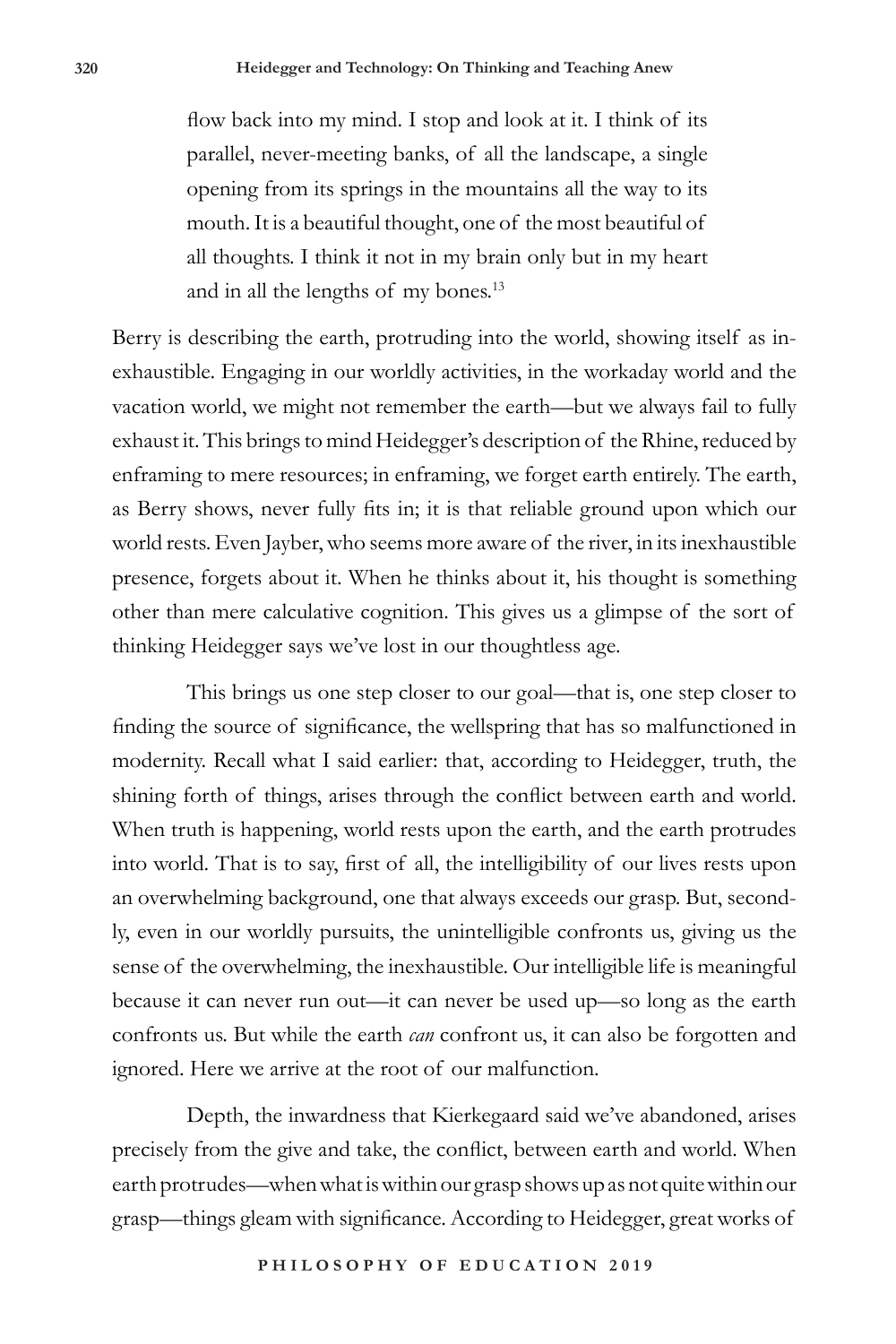art are especially capable of "setting forth" the earth, making the overwhelming show up to us. In doing this, great works of art give things their salience, their distinctive character. He uses the Greek temple as an example.

> The temple's firm towering makes visible the invisible space of the air. The steadfastness of the work stands out against the surge of the tide, and in its own repose, brings out the raging of the surf. Tree, grass, eagle and bull, snake and cricket first enter their distinctive shapes and thus come to appearance as what they are.<sup>14</sup>

To some extent, these things fit into the Greek world. Crickets and grass can be made partially intelligible. But things will never survive being taken as fully intelligibility. All things, insofar as they stand out distinctly as things, are pervaded by an inexhaustible depth. As the poet Gerard Manley Hopkins put it: "And for all this, nature is never spent; There lives the dearest freshness deep down things."15

This is worth reflecting on. Things gain their salience—their texture when earth protrudes. Thus, when we try to fully grasp the things we encounter, we eradicate the earth, and the objects vanish.

> If we try to grasp the stone's heaviness … by placing it on a pair of scales, then we bring its heaviness into the calculable form of weight. This perhaps very precise determination of the stone is a number, but the heaviness of the weight has escaped us. Color shines and wants only to shine. If we try to make it comprehensible by analyzing it into numbers of oscillations it is gone. It shows itself only when it remains undisclosed and unexplained. Earth shatters every attempt to penetrate it. It turns every merely calculational intrusion into an act of destruction. Though such destruction may be accomplished by the appearance of mastery and progress in the form of the technological-scientific objectification of nature, this mastery remains, nonetheless, an impotence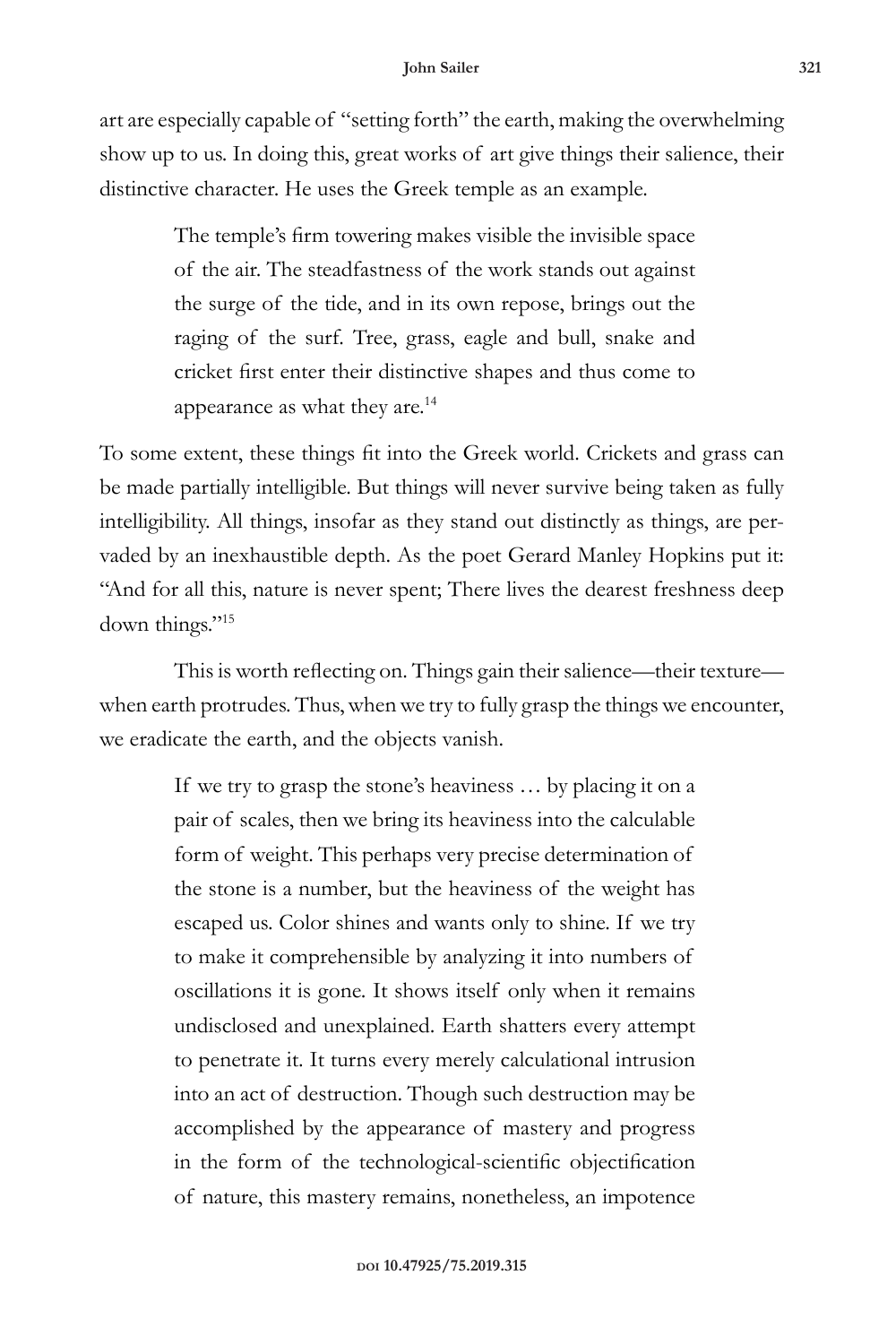of the will.16

But the modern world, according to Heidegger, is characterized precisely by the attempt to take things as calculable and comprehensible.

#### THE WORLD AS PICTURE

In the early 20th century, charged with the task of creating a more efficient factory, the engineer Frederick Winslow Taylor developed what he called a theory of "scientific management." As the name of his theory suggests, Taylor was interested in establishing a more scientific or "rational" approach to production. He achieved this, at least in appearance, by breaking down production into its constitutive parts and then finding rules to make those parts more efficient. Managers, therefore, dealing with the dispersed knowledge of workers, were to engage in the task of "classifying, tabulating, and reducing all this knowledge to rules, laws, and formulae," so that all planning in production could "be done by management in accordance with science."<sup>17</sup>

Taylor's method, which became known as "Taylorism," embodies certain assumptions about the nature of reality. By positing that knowledge can be reduced to "rules, laws, and formulae," Taylor implies that what is important the salient features of reality—can be explicitly and exhaustively described. In principle, then, nothing is opaque. The world of the artisan can fit entirely into the manager's picture, and what fits into the picture is what counts.

In an essay called "The Age of the World Picture," Heidegger describes modernity as virtually epitomized by Taylorism. Instead of focusing on technology, Heidegger examines science, arguing modern science is one of the "essential phenomena" of our age—and so it can point the way toward the essence of modernity as such. Ultimately, Heidegger suggests, things show up to us in the modern age much in the same way that they show up to modern scientists—they show up as "representable."

But what is modern science? According to Heidegger: research. This the activity of representing, explaining, and predicting.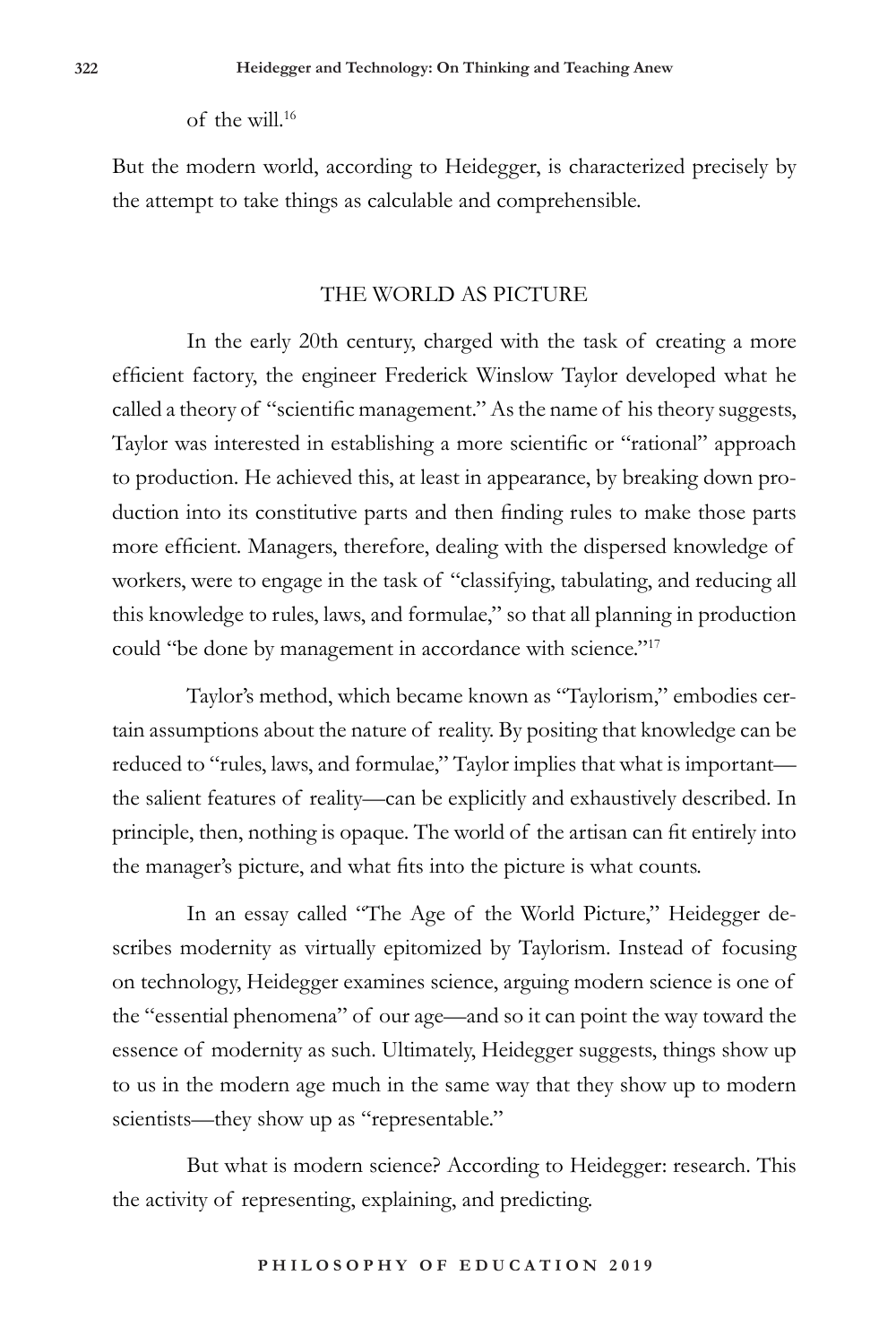Research has disposal over anything that is when it can either calculate it in its future course in advance or verify a calculation about it as past. Nature, in being calculated in advance, and history, in being historiographically verified as past, become, as it were, "set in place." Nature and history become the objects of a representing that explains. Such representing counts on nature and takes account of history. Only that which becomes object in this way is—is considered to be in being. $18$ 

Research, in other words, treats its subject matter as unproblematically knowable. When we engage in research, we treat whatever we are examining as, in principle, knowable, representable, and calculable. Thus, our objects of study can all fit together, making a system or picture of the world.

So as the title of his essay suggests, ours is the "age of the world picture." That is to say, things show up to us as objects within a collection of objects—which we, as knowing subjects, manipulate and to which we ascribe value. Entities show up to us as fitting into our picture. What counts is representable. What counts is the what is "set up" and "set forth" by humanity. What counts is calculable. From this point of view, everything, at least in principle, can be made intelligible. And what isn't potentially intelligible is simply left out of the picture. Thus, in this modern age, we can be employed as professional thinkers—thought leaders—and nonetheless excise a deeper kind of thinking from our world.

Again, this assessment of modernity should sound familiar to those involved in education. Our education system is dominated by the assumption that what is measurable is what matters. Thus, the measurable quantities drive school policy—test scores, attendance rates, graduation rates, "results." And, relatedly, it is almost unquestionable that every problem can be solved by management—classroom management, behavior management, parent relationship management, time management. Teachers manage students; school leaders manage teachers; charter management organizations, whose leaders increasingly refer to themselves as "CEOs," manage schools. And this whole process, I might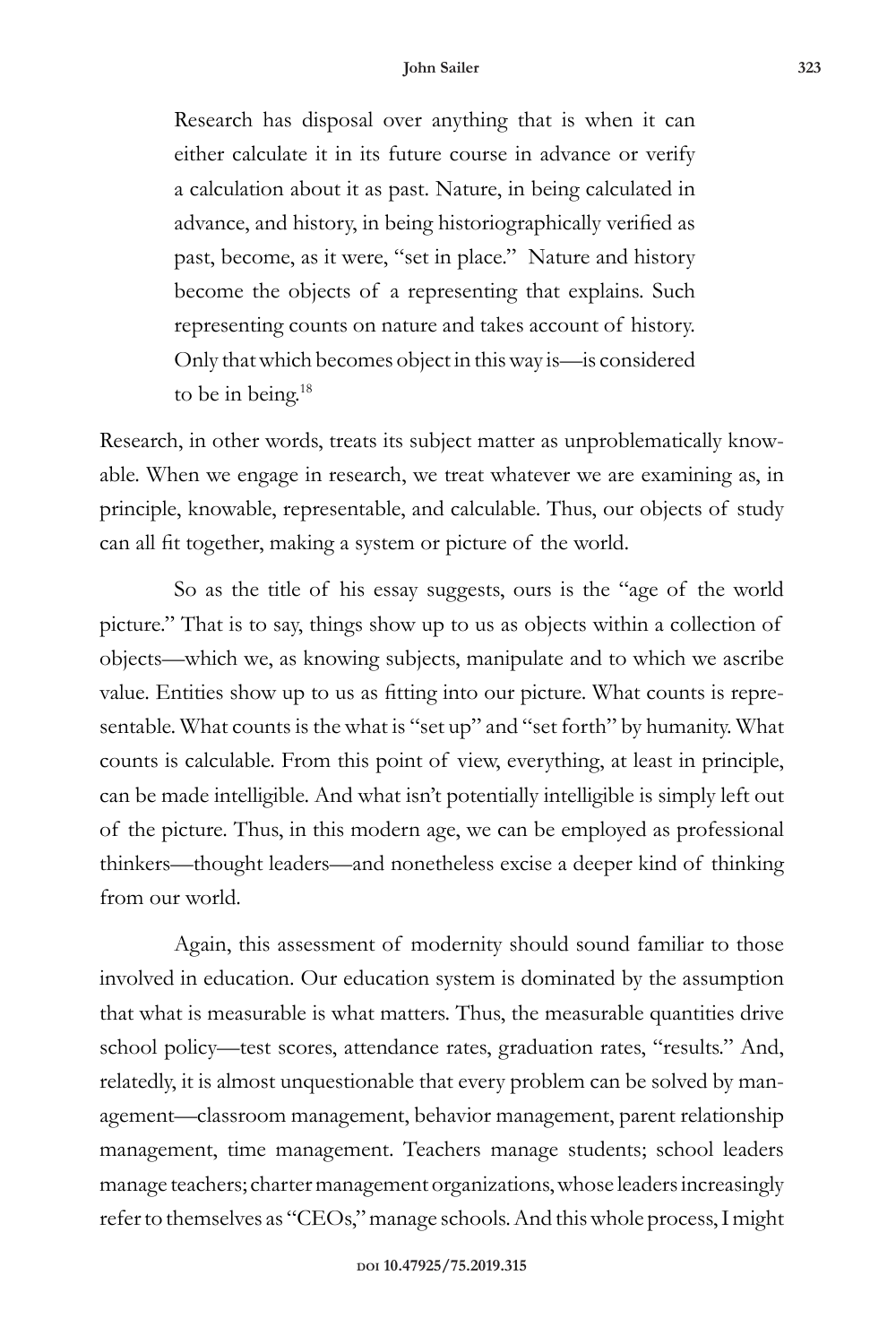add, grows ever more beholden to data—that ultimate measurable quantity.

All of this should be no surprise. After all, Taylorism made its way into education theory in the twentieth century.19 To put it in Heideggerian language, everything is taken as predictable and explainable. Education researchers, thus, have every reason to dissect the classroom, which appears only as a collection of objects—objects that we manipulate through cutting edge management technique.

# THE AGE OF THE WORLD PICTURE AS THE AGE OF TECHNOLOGY

Recall the questions I began with. What is the essence, the defining characteristic, of our age? Why is modernity the way it is? What has caused this malaise? What can we do? All of these questions shed light on education in modernity, what counts as education in the first place, what we might overlook, what has gone wrong. Our discussion of Heidegger now suggests a few answers.

I have established that, at least according to Heidegger, our age is defined by technology, the enframing of all things, which renders everything as a homogenous collection of pieces, resources standing reserve. Why has our world been rendered this way? The answer might now be clearer. Heidegger has given us two key observations. First, the shining, significant, distinct way that things stand out depends upon the earth. In order to find significance, in order for things to be differentiated, we must harbor the inexhaustible depth that protrudes into our world. Second, representation, the objectivity that we implicitly embrace in the age of the world picture, denies the earth. Our tendency is to take every—at least in principle—as intelligible, or capable of being made intelligible. What cannot fit into our picture simply does not count.

From these two premises, Heidegger's main point, articulated in "The Question Concerning Technology," follows: our age, the age of objective representation, destroys the capacity for things to stand out to us, even the objects themselves. In other words, Taylorism—reducing everything to "rules, laws, formulae"—depends upon and enforces the homogeneity, the non-significance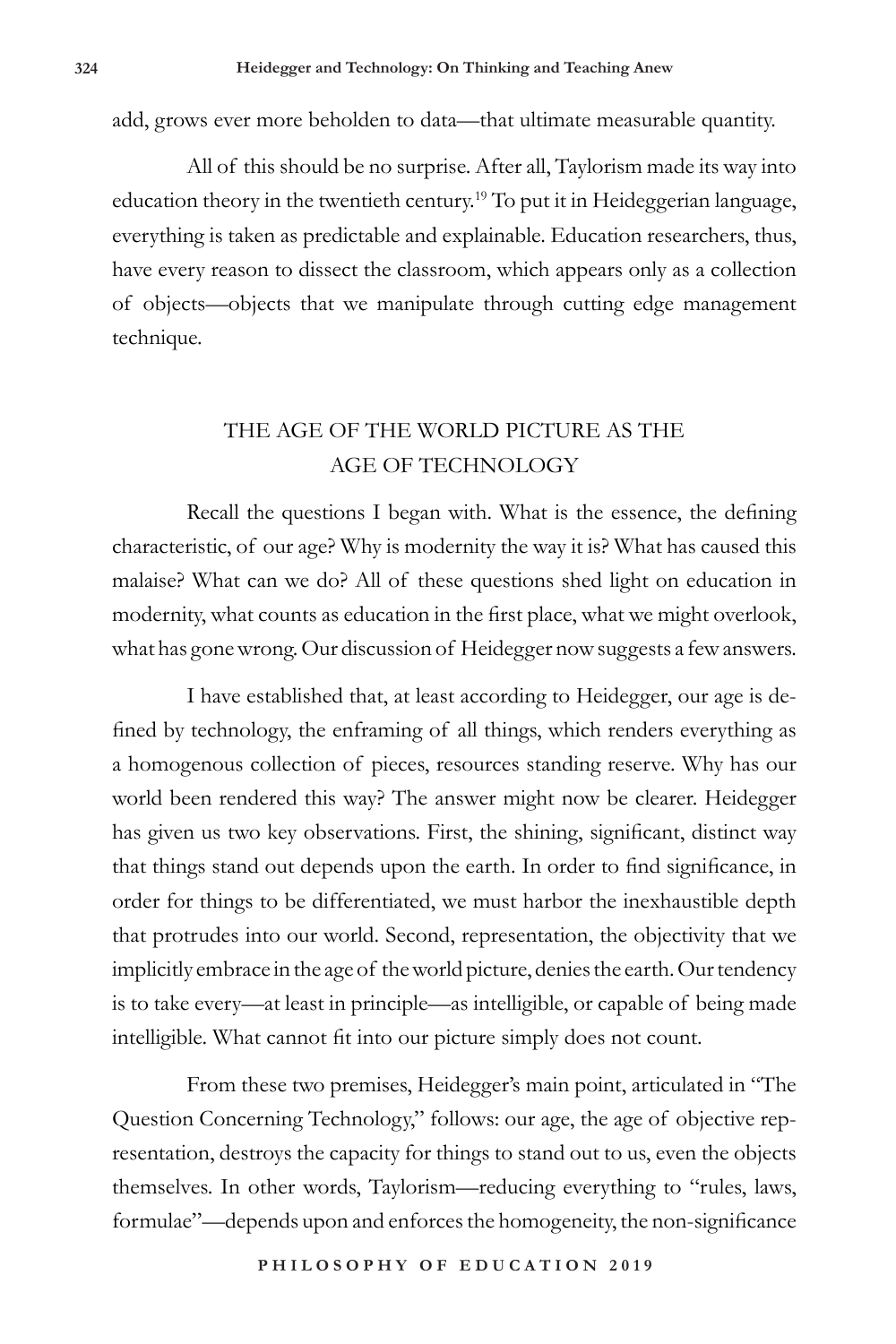of everything.

To paraphrase Heidegger, we have turned our ways of seeing and revealing things into an act of destruction. If everything is manageable, then of course everything is also, ultimately, homogeneous. The earth is a depository of useful metals; food is calories; the river is electricity. We even show up to ourselves in a way that lacks depth. In the bureaucratic world, humans appear to be interchangeable, and we are referred to as "human capital" or "consumers." Perhaps as a result, we commonly think of our lives through the rubric of time management and time allocation. Most significantly, our very thinking—even in its most laborious forms—is so often focused only on the calculative. But "this mastery," as Heidegger put it, "remains, nonetheless, an impotence of the will."

## CONCLUSION: THINKING ANEW

In our education system, this impotence of the will has long been evident. Education itself, according to a dominant social narrative, shows up as a tool, a means toward acquiring more resources. It is a part of a never-ending cycle. The resources we acquire will in turn be means to acquiring more resources. Thus, in reflecting on education, Alasdair MacIntyre lamented that nothing stands as worthwhile in itself; everything is done for the sake of "getting on":

> One gets on from one stage to the next on an endless conveyor belt. One goes to a primary school in order to pass the eleven plus in order to go to a grammar school in order to go to a university in order to get a degree in order to get a job in order to rise in one's profession in order to get a pension. And those who have fallen out are not people who have found a true end; they are mostly people who have got off, or have been pushed off, the conveyor belt.<sup>20</sup>

And since education has been so enframed, we cannot help but ask: what do we do? How do we stop the expansive reach of technology?

The danger of technology, according to Heidegger, is that humans will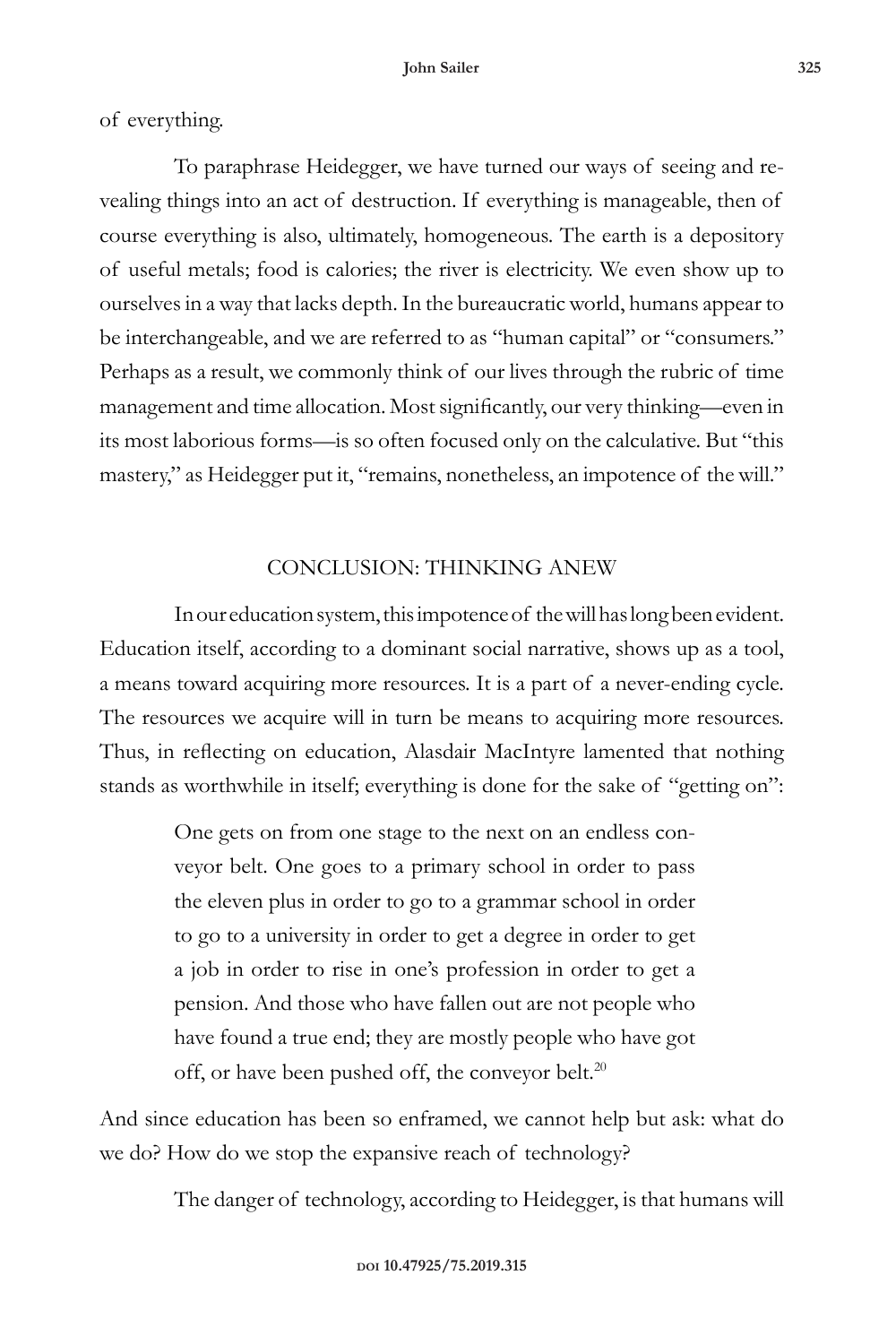close themselves off to other ways of revealing—and, therefore, that we will close ourselves off to the depth of being human. This is perhaps primarily a problem of education. As Heidegger understands it, it is something distinctly human to be able to catch a glimpse of the inexhaustible, respond with awe and wonder, and as a result, recognize our world as deep and significant. To inspire such awe, to urge this receptivity, to instill a hunger for the inexhaustible—this is the educator's task. And yet, enframing, as we've seen, reveals the world as entirely exhaustible, a smoothly operating system. Enframing, therefore, does not merely distort our education system; it is inimical to the very substance of education.

This means, however, that my driving question is problematic. One can hardly ask the question "what do we do?" without engendering a technological way of thinking, the implicit assumption that all we need to do is arrange things more optimally. In other words, by merely "solving the problem" of technology, we still face the pressure to treat things as manageable, within our grasp, and thus standing reserve. The only real alternative is to actively embrace a different mode of thinking. This, I contend, is the only way forward for educators: not to find a "solution," but to think anew.

What does all of this mean for education? What can educators and philosophers of education do, as everything solid crumbles into the standing reserve? In light of Heidegger's analysis, a few ideas present themselves.

For education theorists, Heidegger's critique has one obvious implication. To put it succinctly, we must root out the temptation to think of education primarily as a research project. If education theory remains at the level of overcoming technical problems with better plans, then we will never overcome the reign of calculative thinking.

Of course, many philosophers of education are already attuned to the problems of merely calculative theory. For those who are already in agreement, Heidegger's thought provides two helpful contributions. First, Heidegger implicitly critiques out measurement and testing culture. To paraphrase again, if we try to put our student's education on scales or analyze it in the form of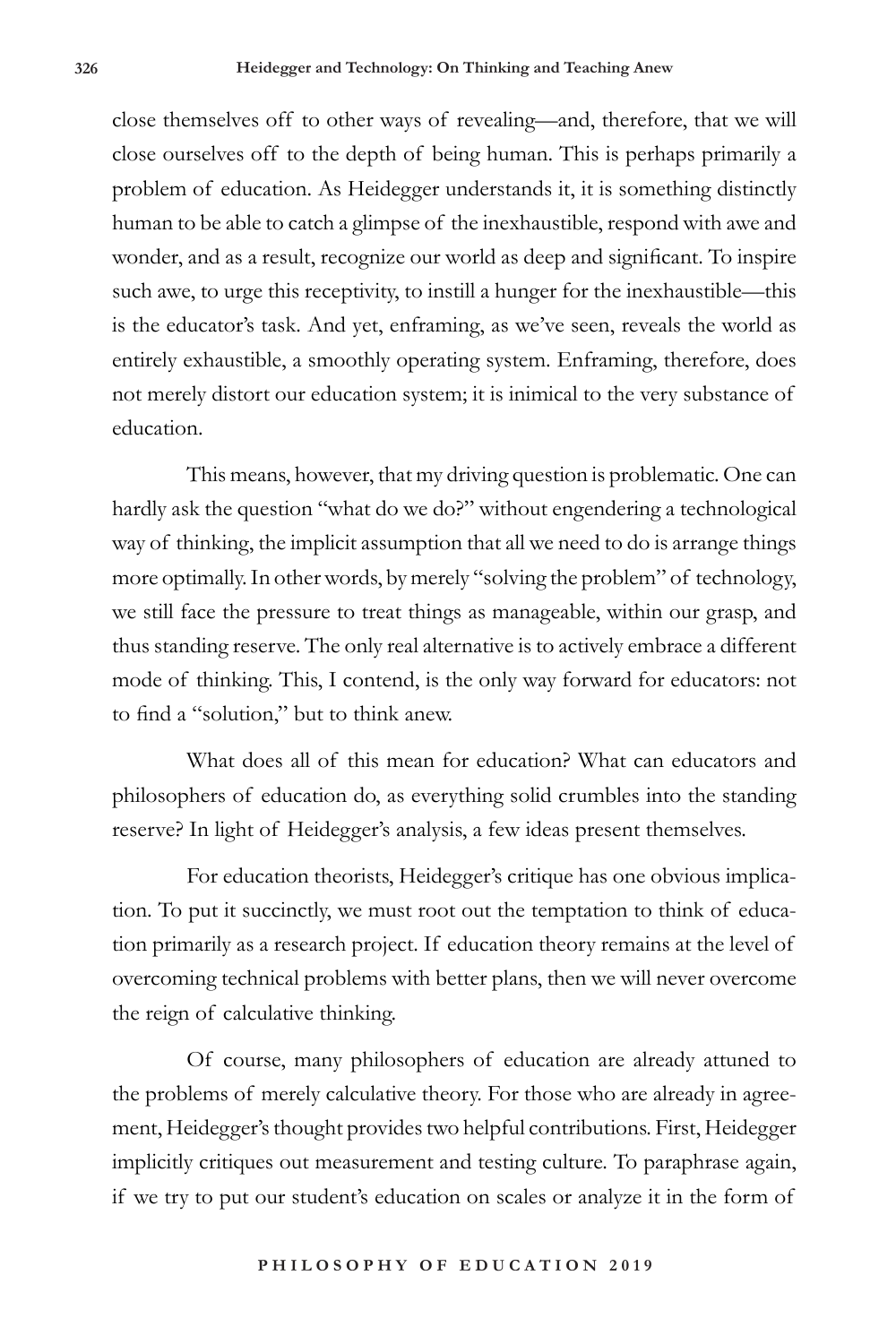#### **John Sailer 327**

numbers, we might get a precise and even useful measurement, but the education itself will vanish. By listening to Heidegger, theorists are reminded of what many practitioners already know through daily observation. We can't solve our problems through a more accurate test, or through well-researched "growth indicators," or through tracking our progress more meticulously. So often, this solutions-oriented approach serves only to increase our sense of control, our grasp on things—and by embracing it, we block out the inexhaustible.

Second, Heidegger reminds us of the limitations of problem solving. A common approach to questions in education can be summarized in this simple formula: identify a problem in education, isolate this problem's particular causes, then propose a research-based solution that would alter those causes. I do not want to suggest that this approach is inherently wrong. Heidegger urges us, however, to remember that this is only one way of thinking—and entails a sort of danger. The danger, especially in our age, is that this sort of calculative thinking will dominate and choke out other, more essential, ways of thinking.

To these implications, there is also a pedagogical analogue. Teachers must constantly remind themselves—in opposition to the implicit mantra of many schools—that learning and teaching are not problems to be solved. Classrooms are not something to be managed. If Heidegger is correct, it seems that our education system would benefit greatly from a moratorium on any reference to "management." Attentive philosophers of education, such as J. F. Donnelly, have proposed that we rethink the student-teacher relationship, so that we stop prioritizing the cognitive and the calculative.<sup>21</sup>

I have suggested that the only way forward is to "think anew." It is important to recognize that we cannot change our understanding of being, the way things show up to us. What we can do, however, is foster a different way of thinking. Heidegger says that this must start with *gelassenheit*—letting things be—and "openness to the mystery."<sup>22</sup> If we want to overcome the dominance of our technological era, we must first practice recognizing the sheer mystery and miracle of reality.